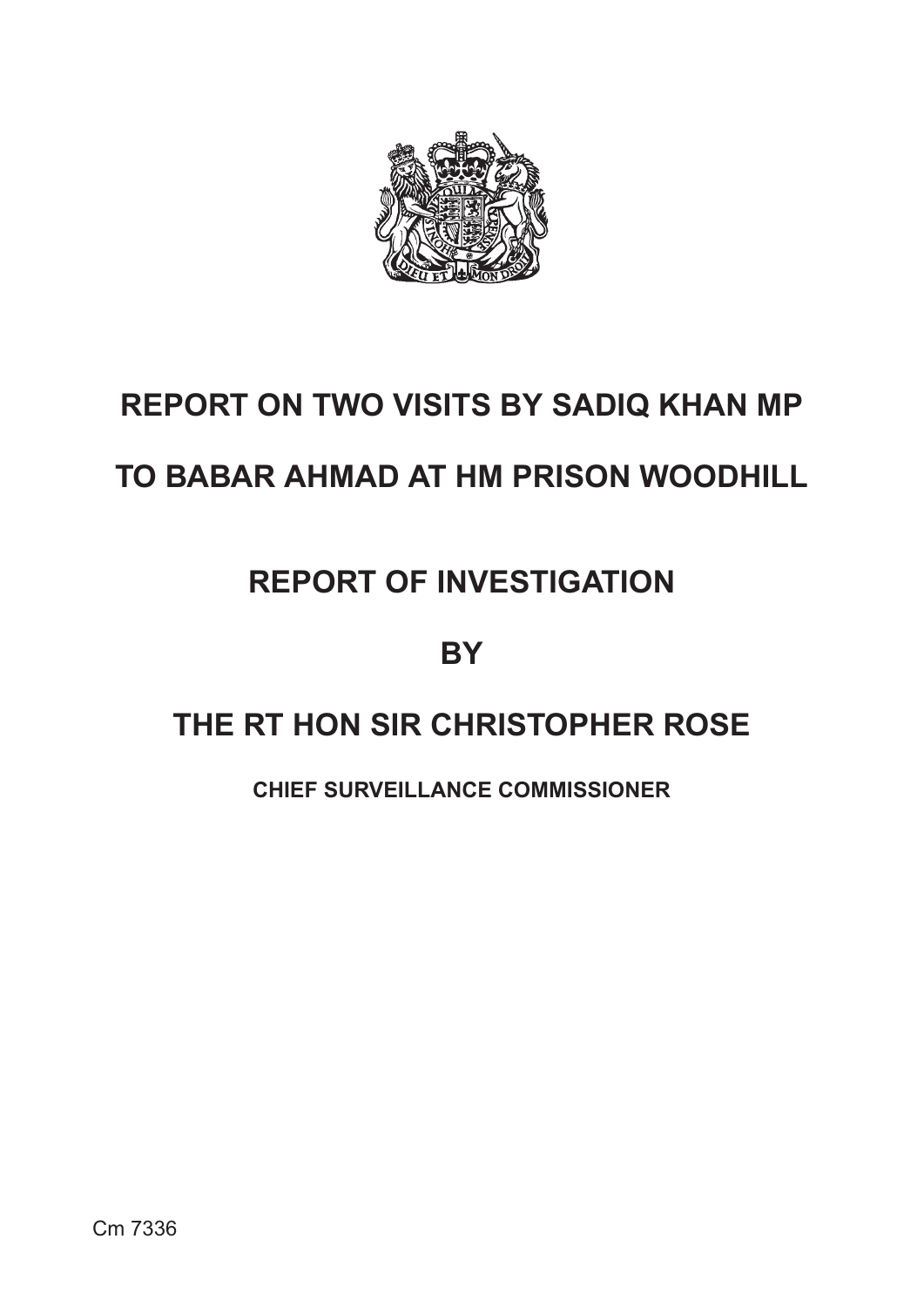

# **REPORT ON TWO VISITS BY SADIQ KHAN MP**

# **TO BABAR AHMAD AT HM PRISON WOODHILL**

# **REPORT OF INVESTIGATION**

## **BY**

## **THE RT HON SIR CHRISTOPHER ROSE**

### **CHIEF SURVEILLANCE COMMISSIONER**

Presented to Parliament by the Secretary of State for the Home Department by Command of Her Majesty

February 2008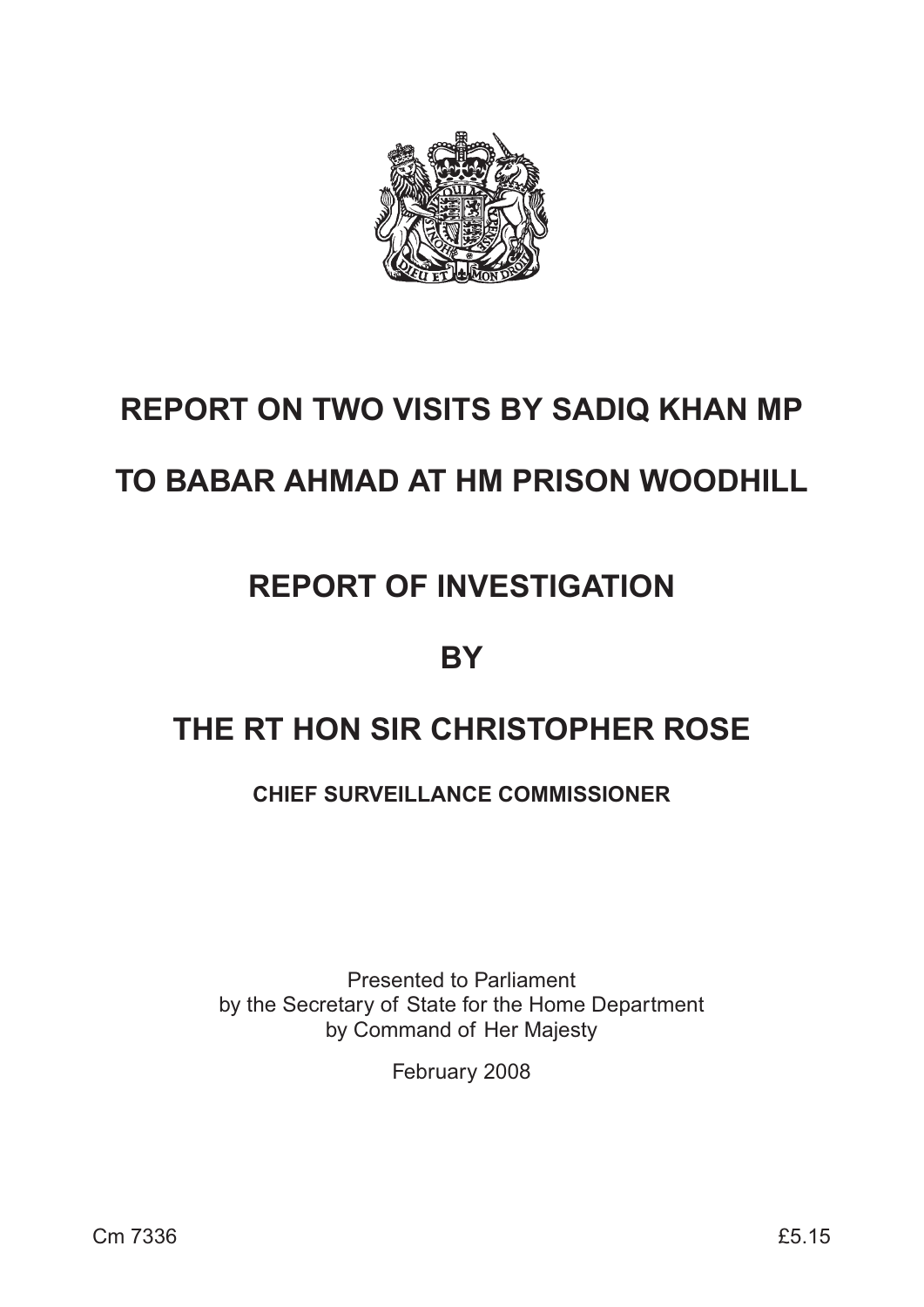#### **© Crown Copyright 2008**

The text in this document (excluding the Royal Arms and departmental logos) may be reproduced free of charge in any format or medium providing that it is reproduced accurately and not used in a misleading context. The material must be acknowledged as Crown copyright and the title of the document specified.

Any enquiries relating to the copyright in this document should be addressed to Information Policy Division, OPSI, St Clements House, 2-16 Colegate, Norwich, NR3 1BQ. Fax: 01603 723000 or e-mail: OPSILicensing@cabinet-office.x.gsi.gov.uk.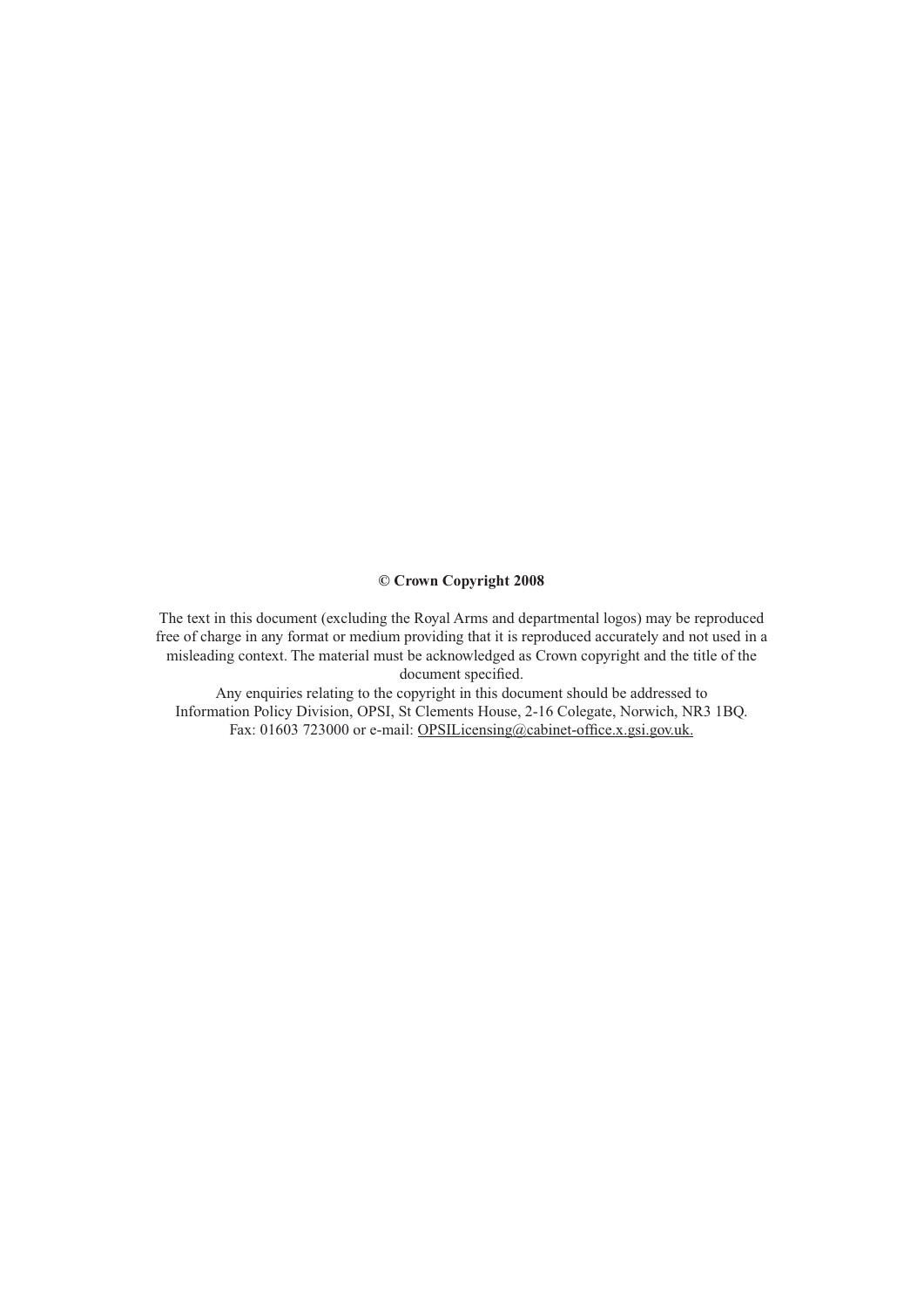### **REPORT ON TWO VISITS BY SADIQ KHAN MP TO BABAR AHMAD AT HM PRISON WOODHILL**

- 1. As Chief Surveillance Commissioner, I have responsibility for keeping under review the carrying-out of covert surveillance (except by interception of communications) by public authorities (apart from the Security Services) under the Police Act 1997, the Regulation of Investigatory Powers Act 2000 and the Regulation of Investigatory Powers (Scotland) Act 2000 (the legislation). The Office of Surveillance Commissioners (OSC) which I head is, currently, a team of 28 people. It consists of Commissioners and Assistant Commissioners who are retired Judges, Surveillance Inspectors, most of whom are retired senior police officers, and civil servants who provide the necessary office and administrative back-up.
- 2. The central purpose of the legislation and of my oversight role is that covert surveillance should only be carried out:
	- (i) when it is necessary and proportionate to what is sought to be achieved and
	- (ii) in a way which interferes as little as possible with the rights of those likely to be affected by it.

 All authorisations for property interference or intrusive surveillance are appraised by Commissioners before or immediately after they have been given. The way in which all covert activity, including directed surveillance, is carried out is subject to scrutiny, in the case of all law enforcement agencies and some other public authorities including HM Prison Service, at annual inspection by my Inspectors. They report to me. Every Chief Constable and the Head of the Prison Service is visited by me or one of my Commissioners following each inspection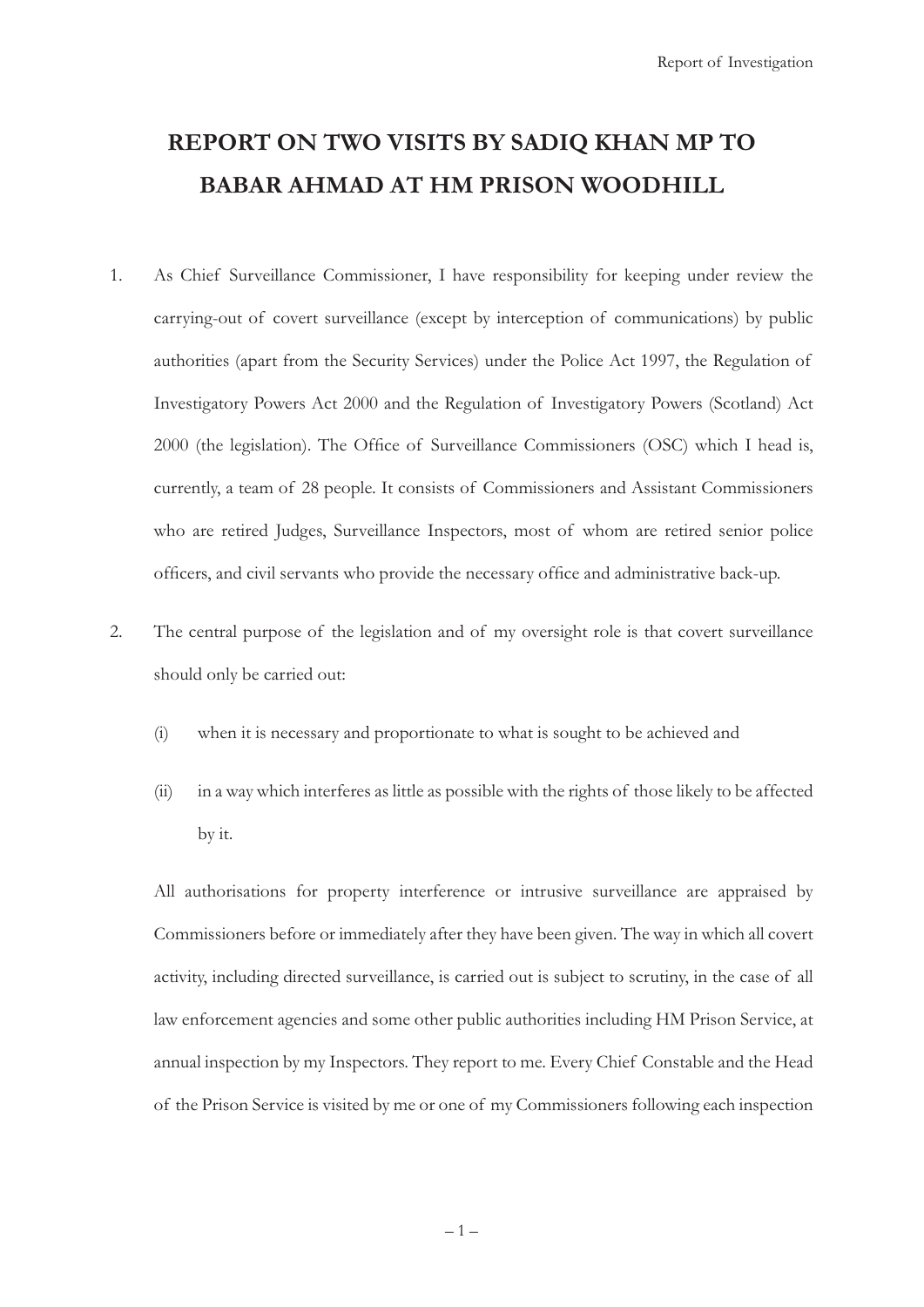in order to discuss the report. If I have concerns I report them to the Prime Minister or Scottish Ministers. I report annually to the Prime Minister and Scottish Ministers about the work of the OSC. The report is placed before both Parliaments. The most recent report was in July 2007 and contains a fuller account of what the OSC does than the brief summary above. Further information about the OSC is available from its website.

- 3. The legislation does not exempt Members of Parliament or anyone else from liability to covert surveillance if the circumstances warrant it. My views are not sought on the legislation or on the 1966 Wilson Doctrine which relates to the tapping of MPs' telephones and which, as the present Prime Minister said in his written Parliamentary answer on 12th September 2007, applies to all forms of interception subject to authorisation by Secretary of State warrant. The surveillance which I am investigating does not appear to me to be within the Wilson Doctrine, because it does not give rise to interception as defined by the legislation, nor would it require authorisation by the Secretary of State. If I am wrong about this, the need for clarification which I suggest at the end of this Report is emphasised.
- 4. I have been asked by the Lord Chancellor and Secretary of State for Justice, The Rt Hon Jack Straw MP, to conduct a fact-finding investigation into the circumstances in which, on two occasions, Sadiq Khan MP met Babar Ahmad at HM Prison Woodhill where the latter was in custody.
- 5. My Terms of Reference, as set out in Mr Straw's statement to the House of Commons on 4 February 2008, are:

 'To investigate the circumstances relating to the visits to Babar Ahmad at HMP Woodhill by Sadiq Khan MP in May 2005 and June 2006, to establish whether the visits were subject to any form of surveillance and if so by whose authority and with whose knowledge,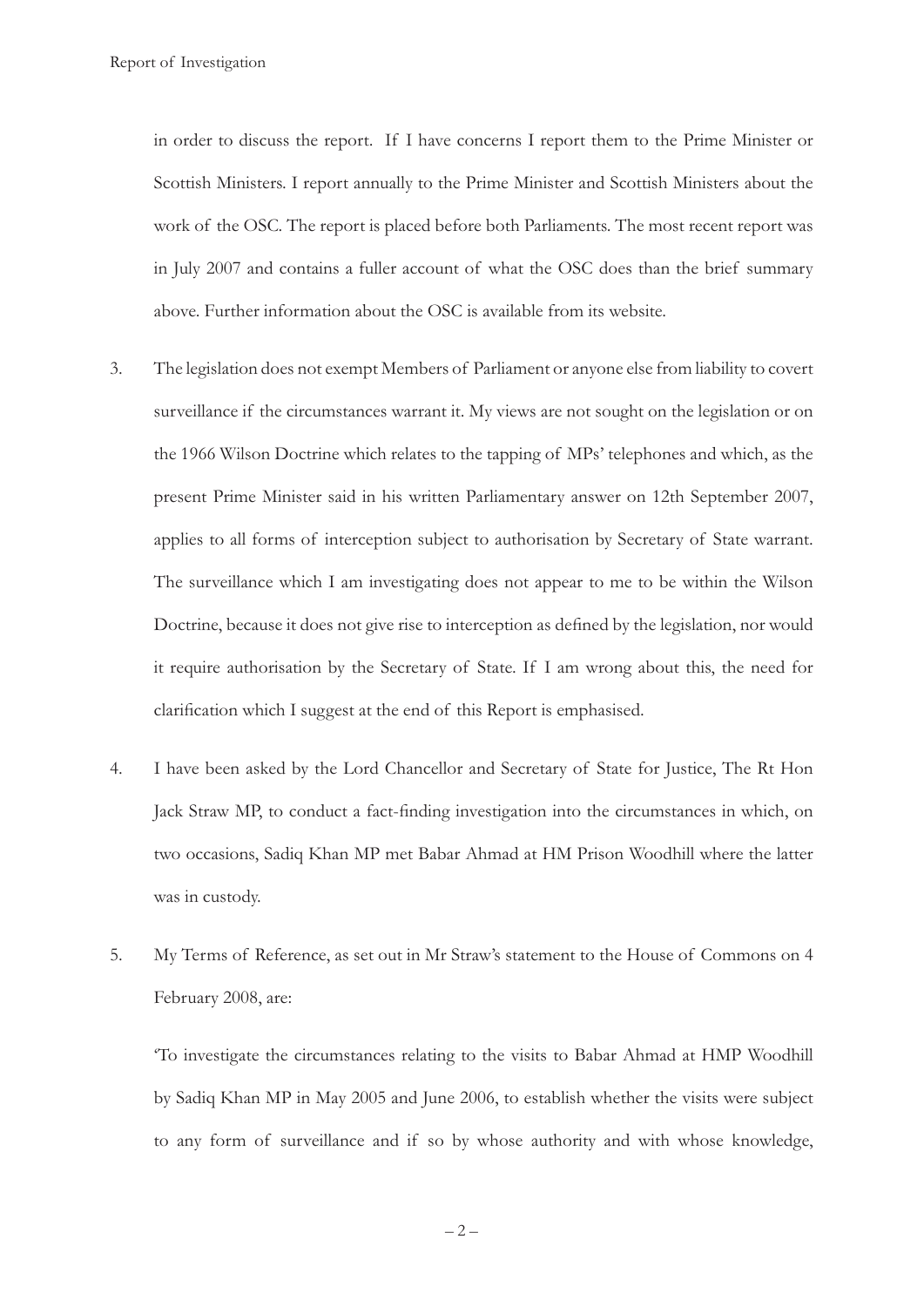and to report his findings to the Prime Minister, the Home Secretary and to me as the Justice Secretary.'

 I have read the Hansard report of proceedings in the House at the time of Mr Straw's statement and immediately thereafter.

- 6. My report was sought as a matter of urgency. I therefore undertook to produce it, if possible, within two weeks. My intention has been to establish the facts as clearly as possible within this timescale. In the event, I do not believe that further time or investigation would result in greater clarity in relation to the crucial facts.
- 7. Both the way in which I have carried out my investigation and the contents of this report are my responsibility alone: I have not sought or accepted, from any quarter, suggestions about either. I have endeavoured to express this report in such terms as to facilitate its publication if Ministers decide that that is appropriate.
- 8. I have studied the extensive, detailed and comprehensive paper trail of documents authorising surveillance of Babar Ahmad in Woodhill from 12 August 2004 to 1 December 2006. The originals of all these documents were in my possession within less than 48 hours of Mr Straw's statement to the House. I have also seen prison documents relating to the authorisation of Mr Khan as a visitor to Babar Ahmad under the Approved Visitors Scheme for Category A prisoners. I have read a report from the Security Service about Babar Ahmad.
- 9. The many documents and other records from police and prison sources contemporaneous to the events which I am investigating are of primary importance to my inquiry. No doubt there are very many people who might be able to provide me with some further information: as an example, approximately 30 police and prison officers compiled and/or signed documents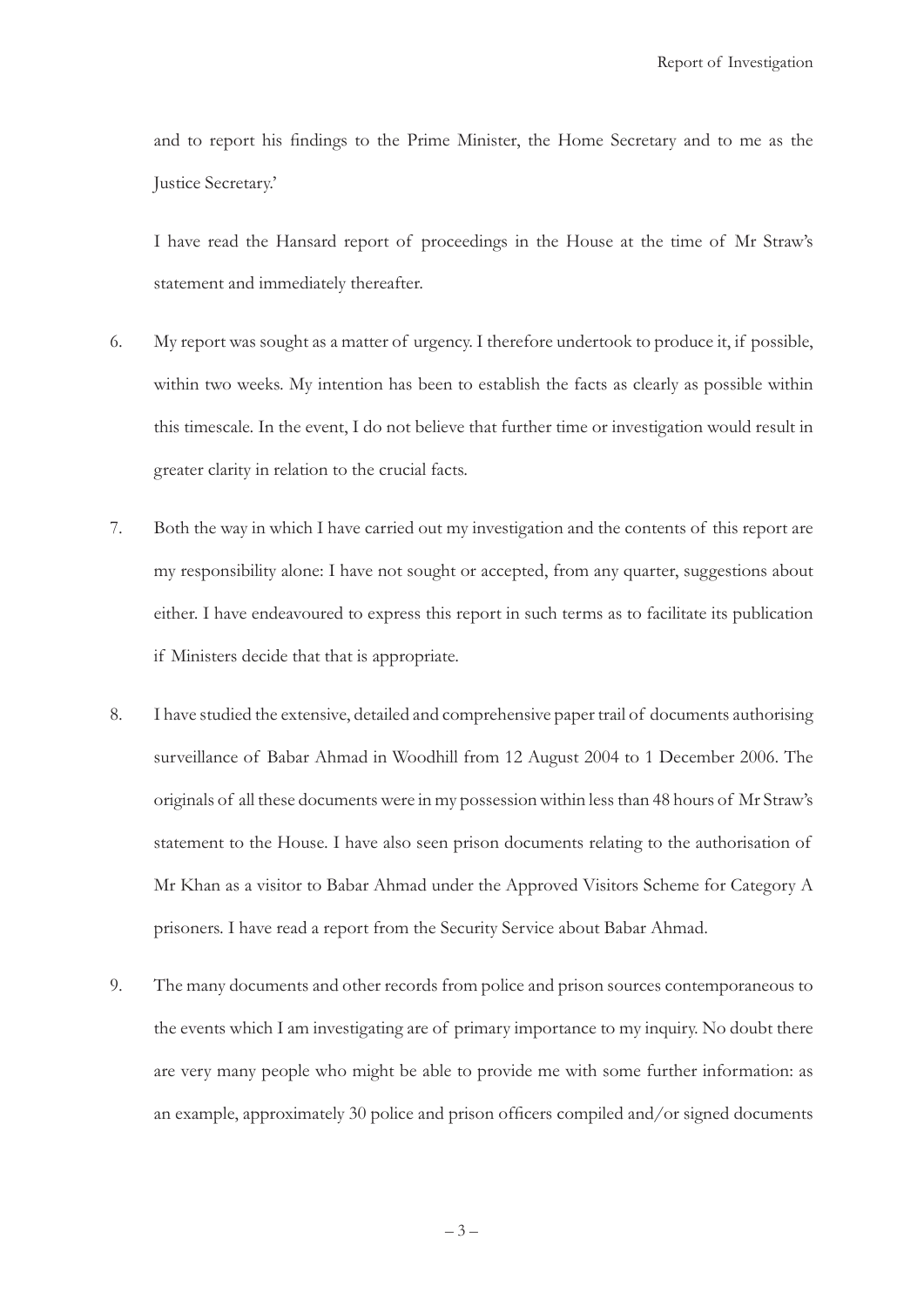forming part of the authorisation process and there are others who have played roles of varying significance in relation to the surveillance of Babar Ahmad. By reason of the timescale of my inquiry, I have had to make a judgment, in the light of the material in the documents and records, as to who would be likely to provide the most helpful further information, having regard to the extent of their involvement in events, their responsibility for those events and their likely credibility. I have borne in mind, in relation to all of those from whom I have obtained information, the possibility that serving some interest of their own might inspire a departure from candour and that none of them has been subject to the rigour of crossexamination such as a trial process would provide.

10. With regard to the former police officer, identified in the media, awaiting Crown Court trial on serious charges, to whom I shall refer as X, I have taken into account a further factor in addition to those referred to in the last paragraph. He is entitled to a fair trial. It would be highly unfortunate if the conduct of my inquiry were to have, or could be claimed to have, an adverse impact on that right. I am aware of the claims he is recently reported in the Press to have made and I have read the relevant part of the defence statement lodged for his trial. I have a statement from the then Deputy Governor of Woodhill (Mr Robert Davis) to whose office X had regular access and with whom Prison Intelligence Officers from Thames Valley Police (TVP) including X, had daily contact. I am also aware that, representing TVP, between mid-2004 and January 2007, X attended a total of about 17 regular meetings, every two or three months, of the ACPO Prison Intelligence Working Group chaired by Commander Sawyer of the Metropolitan Police Service (MPS). Those meetings were attended by, among others of varying ranks from Detective Constable upwards, Detective Superintendent McKinney, Head of the Counter-Terrorism Prisons Intelligence Unit and Detective Superintendent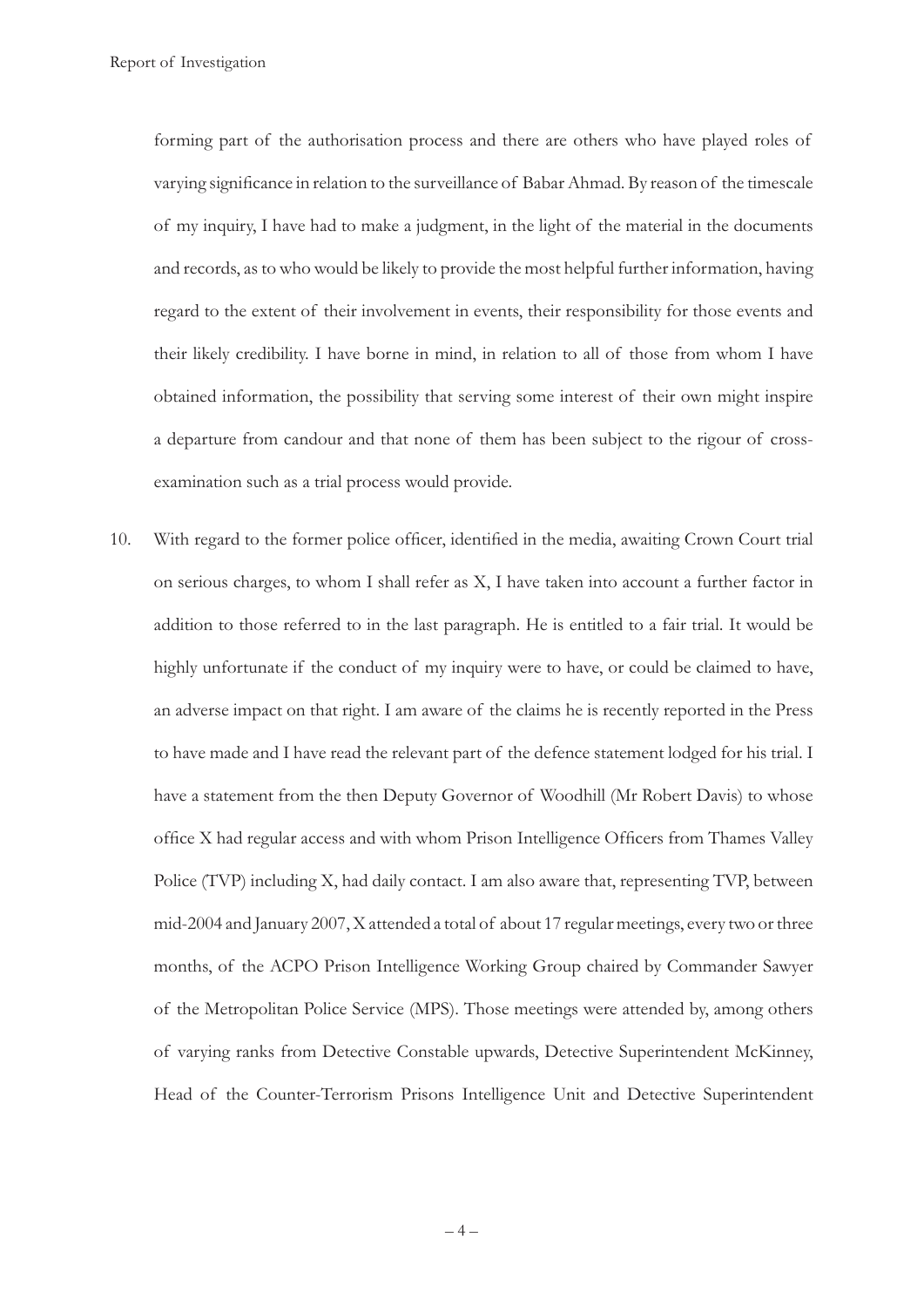Deal, Head of the Prison Advisers Section. Furthermore, Detective Superintendent McKinney, in the course of reviewing technical capability at Woodhill Prison, met X and other officers from TVP Prison Intelligence Unit on 3 September 2006, which was only a few weeks after Mr Khan's last visit to Babar Ahmad in late June. At none of the many meetings which I have identified did X express to anyone concerns of any kind as to how counterterrorism surveillance in prison was being carried out by him or anyone else. Nor did X take the less formal opportunities of access to Mr Davis to express any such concerns. Nor did he express such concerns to either of his two colleagues in TVP Prison Intelligence Unit based at Woodhill. In the light of these matters, I concluded that it was neither necessary nor appropriate for me either to seek information from X at this time or to delay this report until the criminal proceedings against him have been completed.

11. At my direction, statements were obtained for me from those officers principally involved in the surveillance application, review and authorisation process and one of those involved in the actual monitoring. They were taken by a senior police officer with no connection with these events, with either of the Police Forces involved or with the Prison Service. I personally interviewed the former, but now retired, Assistant Commissioner, Andy Hayman Head of MPS Counter-Terrorism at the time. He was the most senior of the officers involved in the authorisation process and was the authorising officer in relation to Babar Ahmad throughout the relevant period. I have also spoken to other relevant officers in the Prison Service who assented to the surveillance and I have seen Acting Assistant Commissioner MPS Special Operations Peter Clarke who temporarily succeeded Mr Hayman on the latter's retirement. In addition, I have caused a considerable number of other enquiries to be made and in most such cases I have the fruits of those enquiries in writing.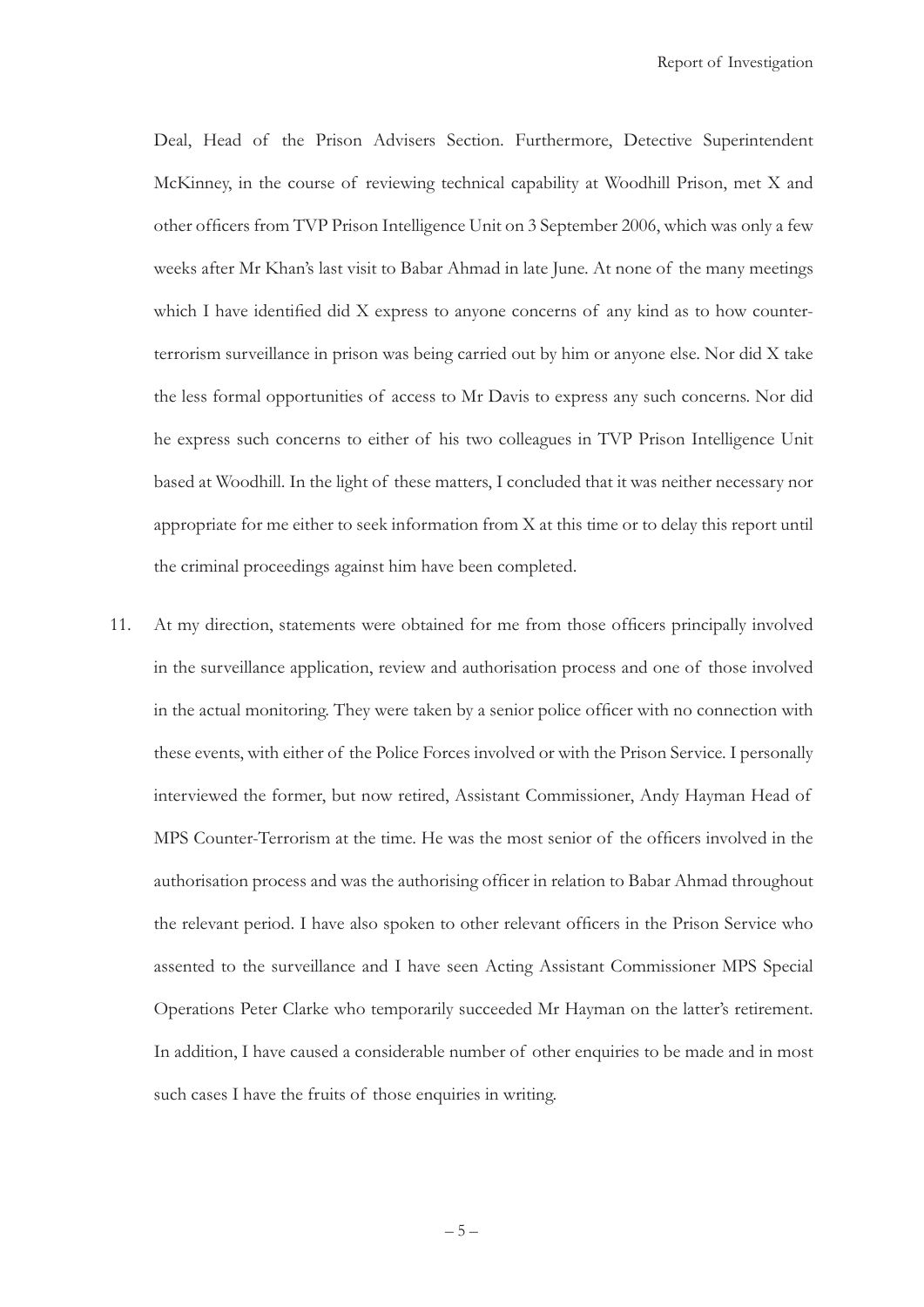- 12. The statement-taking officer to whom I refer in paragraph 11 has also, at my direction, seen Mr Khan and enquired as to the basis of his alleged concern, reported in the Press, on 10th February 2008, that "It beggars belief that [the police and prison authorities] did not know who I was". Mr Khan has kindly provided me with a written statement. He ceased being a practising solicitor on 31 October 2004. He went to see Babar Ahmad in October 2004 on a legal visit. He is not sure of the dates of his two further visits but accepts they could have been in May 2005 and June 2006. He says there was much local concern and media coverage about the earlier arrest and subsequent release of Babar Ahmad in December 2003, as well as about his August 2004 arrest in relation to extradition. He says that, by June 2006, he was "relatively well-known as a Member of Parliament". He would be surprised if the review process and risk assessment carried out in relation to the surveillance authorisation process did not reveal his occupation. He asserts that all three of his visits were covered by legal privilege and/or the Wilson Doctrine. It is pertinent to comment that the election of a person as a new Member of Parliament, albeit of great interest to his or her family, friends, political colleagues and constituents, is not necessarily noteworthy for the wider public, particularly if that election occurs at a General Election rather than in the media spotlight which often accompanies byelections. The contemporaneous authorisation documents and the statements which I have obtained from many others do not support the proposition that there was general knowledge in the police or prison services in 2005 or 2006 that Mr Khan was an MP. But, as will appear, some individual officers knew that this was so.
- 13. The statement-taking officer has also, at my direction, sought assistance from the journalists apparently responsible for two articles in the *Sunday Times* on 10 February 2008. Michael Gillard and Jonathan Calvert confirmed to him that they were the authors of the articles. They declined to clarify whether they had a source other than X. They also declined to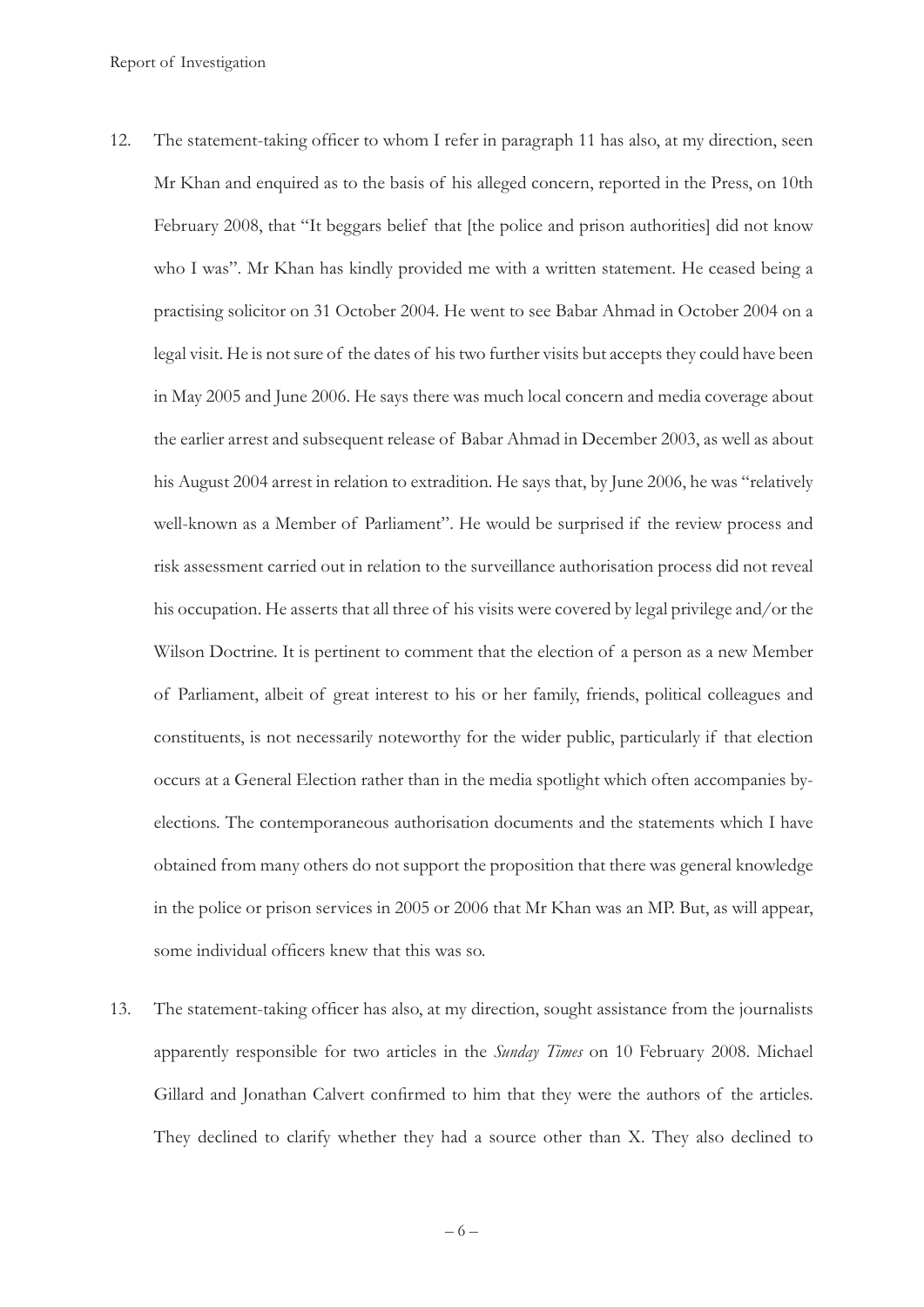provide any further information than appeared in the articles, save that they gave the officer the names of two police officers which had apparently been given to them by X. Later, the journalists provided me with a written statement which contained nothing additional of use to my investigation. The two named officers have given written statements. They firmly deny the allegations which X is said to have made against them. Neither knew until recently that Sadiq Khan was an MP. Both were of junior rank to X.

- 14. I called for the product of the monitoring on 21 May 2005 and 24 June 2006. It is obvious from the product that the conversation monitored on 21 May contained material plainly showing that Mr Khan was an MP. The record of monitoring on 24 June contains an express reference to him being an MP. It follows that those officers who monitored the visits and reviewed the detail of the product later had knowledge of that fact. There is nothing to suggest that any of these officers believed at the time that this fact was of any significance in relation to the surveillance.
- 15. Leaving to one side the journalists, I believe (albeit cautiously so, because of the healthy scepticism to which the last sentence of paragraph 9 above refers) I have had full and frank co-operation from all those from whom I have sought assistance. I am greatly indebted to a number of public servants who have contributed considerable time and effort towards the mechanics of my investigation and to satisfying the many and, no doubt, intermittently irritating demands which I have made upon them. (I wish that, during the last two weeks or so, I had had the spare time of another newspaper journalist who, at the beginning of last week complained of the slow pace of my inquiry and tried persistently, with inevitable lack of success because it was not so, to establish that I was on holiday rather than pursuing this investigation!)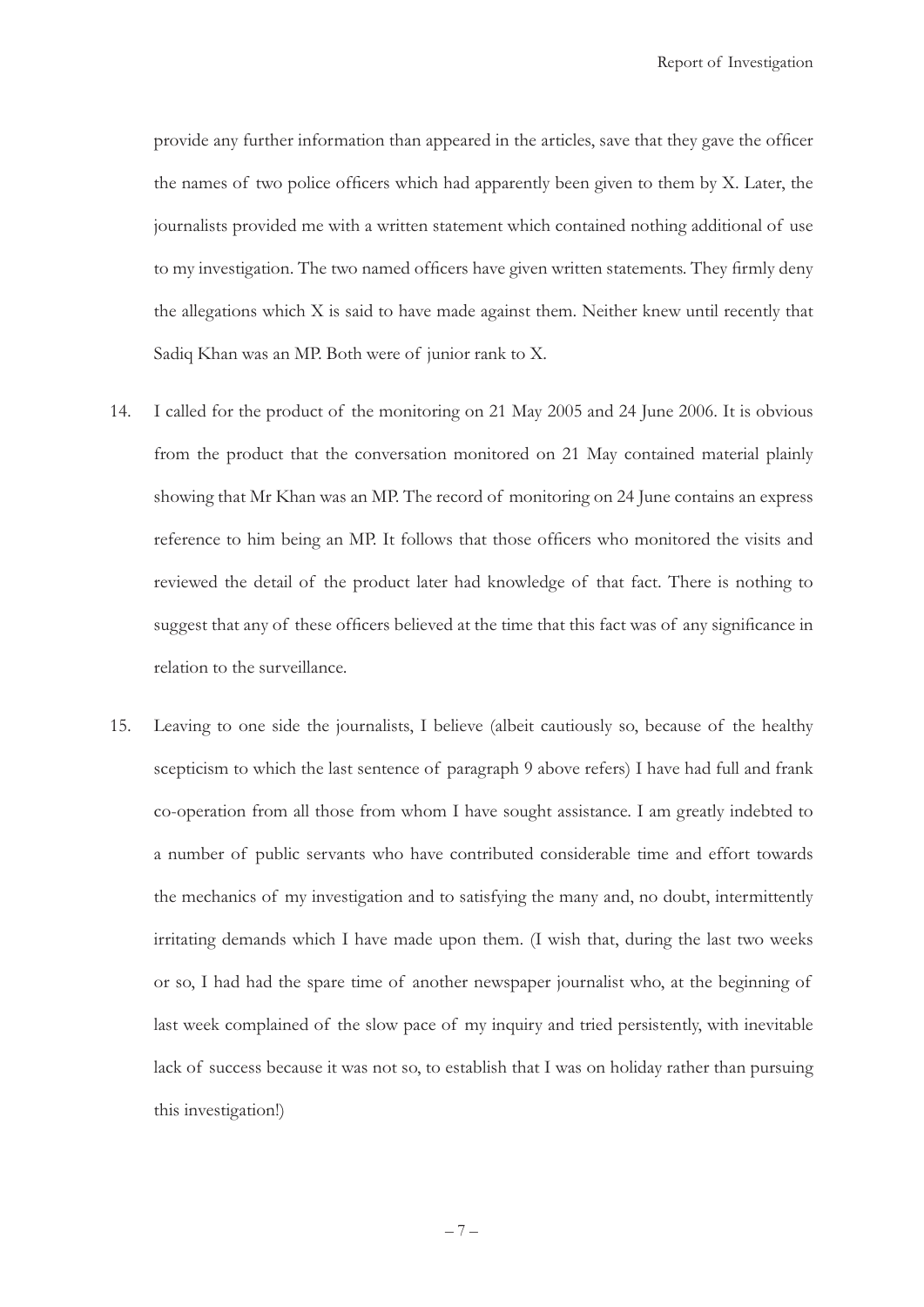- 16. I shall set out, in narrative form, the facts as I find them clearly to be.
- 17. Babar Ahmad was arrested on an extradition warrant on 5 August 2004 and, the following day, remanded in custody to Woodhill. On 12 August an intrusive surveillance authorisation in relation to closed non-legal visits to him was properly authorised by the Chief Constable of TVP and approved by the duty Surveillance Commissioner. That surveillance was directed to ascertaining the extent of Babar Ahmad's terrorist activities and contacts within the United Kingdom. That authority was reviewed in September and October and renewed in November. On 8 December 2004 it was cancelled. All the appropriate procedures were correctly followed throughout.
- 18. On 8 September 2004, directed surveillance to monitor and record open non-legal visits to Babar Ahmad was correctly authorised through the MPS and accepted by the Prison Service. It was directed to identifying individuals intent on carrying out terrorist acts within the United Kingdom and abroad. From that date until 1 December 2006, when the surveillance was cancelled, TVP disappeared from the authorisation picture. Following the events of July 2005, Babar Ahmad was one of many terrorists or possible terrorists in prison who were the subject of surveillance authorities through the Prison Intelligence Unit emanating from officers of MPS Counter-Terrorism Unit.
- 19. No useful purpose would be served by rehearsing the detailed history of applications, authorisations, reviews and renewals for directed surveillance until cancellation in December 2006. It suffices to say that the documentation shows that correct procedures in accordance with the legislation and Codes of Practice were followed and proper considerations addressed.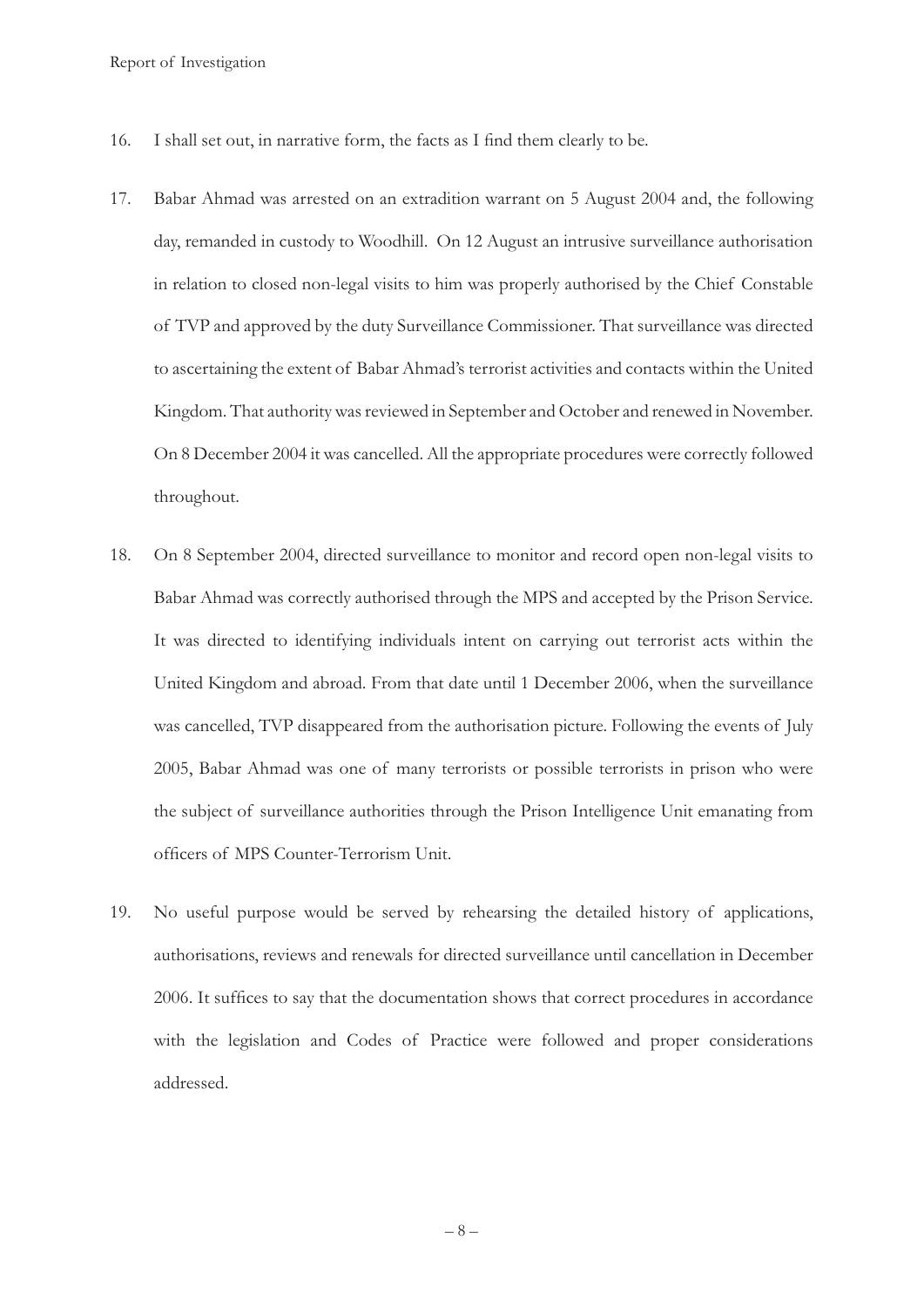- 20. The documentation refers to Mr Khan for the first time in October 2004. A legal visit by him as a solicitor to Babar Ahmad was booked on 4, 5 and 15 of that month but cancelled for reasons not known to the police or prison services. On 21 October 2004 he attended as a solicitor on a legal visit to Babar Ahmad from 9.35 to 11.15 am, although it does not appear that he personally, unlike a number of other solicitors, was ever instructed by Babar Ahmad to act as his solicitor. The place for legal visits at Woodhill did not have surveillance equipment and Mr Khan's visit was not monitored in any way. Nor, as will appear in paragraph 26, has any other legal visit to Woodhill since 2005 been monitored.
- 21. On 18 January 2005 Mr Khan applied, under the Approved Visitors Scheme for Category A prisoners, to be an approved visitor to Babar Ahmad. This necessitated enquiries being made in accordance with the detailed, written procedures laid down for the Prison Service, prisoners and those wishing to become visitors. The Scheme expressly exempts from its operation a number of categories of people, including legal advisers and members of either House of Parliament. Members of Parliament and others in the exempted categories would usually be permitted to visit prisoners in the part of the premises where there was no surveillance equipment. There are a number of express references in the documents relating to Babar Ahmad to the fact that his legal visits are not monitored and take place where there is no monitoring equipment. Among those documents are the authorisation of 11 May which covered the first non-legal visit on 21 May 2005 and a review carried out and recorded on 30 June 2006, shortly after the second and last such visit.
- 22. On 8 March 2005, pursuant to the application to be an approved visitor, Mr Khan was visited at his home by a Detective Constable from MPS Special Branch who completed an enquiry questionnaire for the benefit of the prison and a report for the police. It is apparent from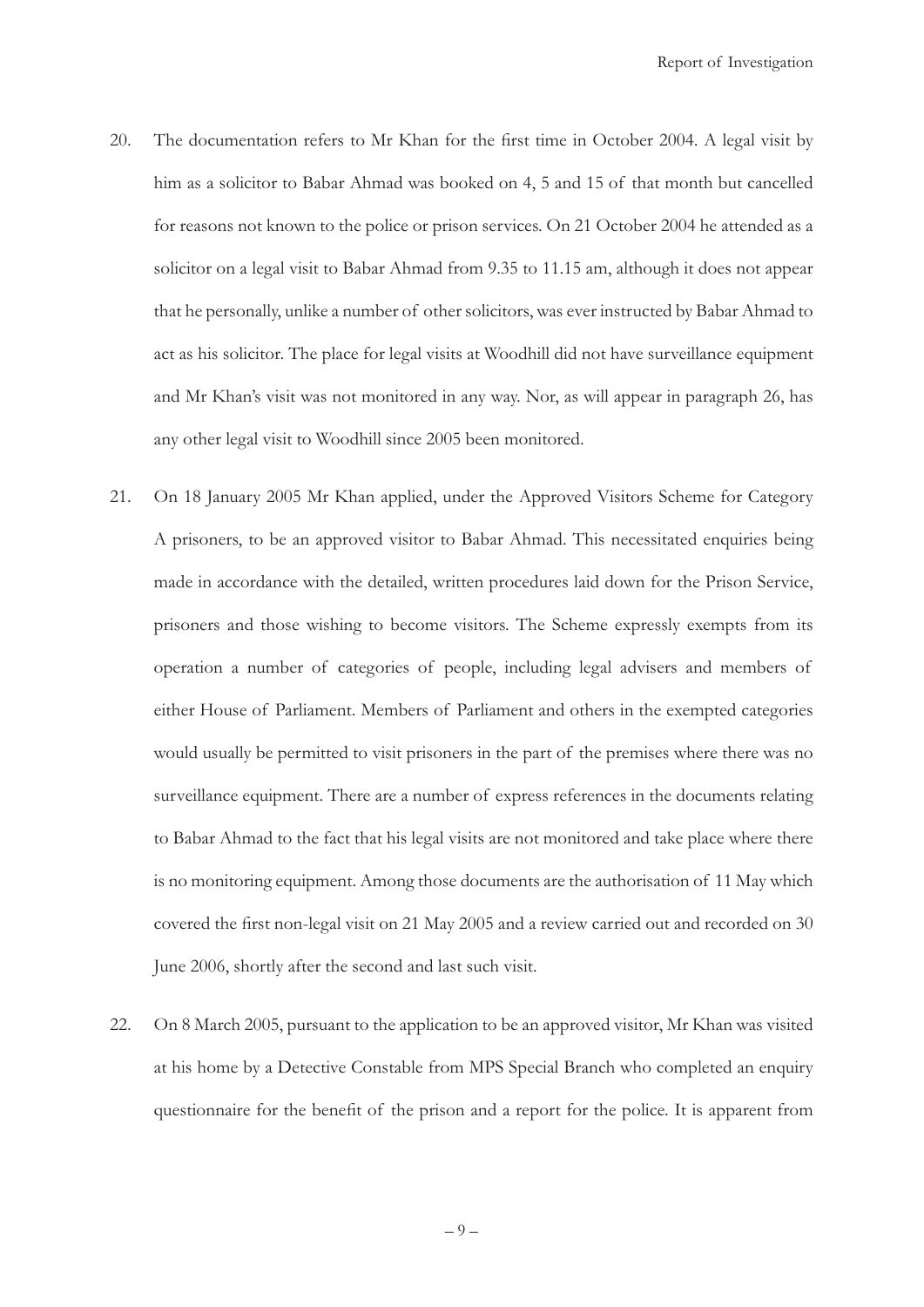these documents that Mr Khan told the officer that he had given up his full-time job as a human rights lawyer with his own company to become a prospective Labour Parliamentary candidate for Tooting. His application for approval as a visitor was based on his relationship to Babar Ahmad as a friend whom he had known since they were 12 or 13 years old; they were locals and attended the same mosque. The officer commented in his report that Mr Khan was very affable and forthcoming. On 14 March 2005, following this interview and the provision of appropriate details for identification, Mr Khan was added to the list of Babar Ahmad's approved visitors as a friend entitled to make open visits. There were about 20 such approved visitors listed as friend or relation. With only one exception, all the names appear to be of Middle Eastern origin.

- 23. Mr Khan was elected a Member of Parliament at the General Election on 5 May 2005. At no time thereafter did he seek to have his relationship as a visitor to Babar Ahmad re-categorised to reflect his new status. He remained listed in the prison records as a friend and there is nothing in Mr Khan's statement or in the other material before me to suggest that, on visiting the prison or otherwise, he alerted the prison authorities to the fact that he was now an MP.
- 24. On 21 May 2005 between 9.47 and 10.49 am and on 24 June 2006 between 9.16 and 10.37 am Mr Khan visited Babar Ahmad. The prison records of the visits show him as a friend. Both visits were monitored by surveillance. In relation to 21 May, surveillance was applied for by a Detective Constable on 6th May 2005, (after Babar Ahmad had returned to Woodhill from Belmarsh), recommended to ACPO rank by Detective Superintendent Fuller, agreed to by Deputy Governor Davis and approved by Assistant Commissioner Hayman on 11 May 2005. The authorisation was to monitor and record non-legal visits to Babar Ahmad by 18 named people including Sadiq Khan. Prison policy required that prisoners, not visitors, be targeted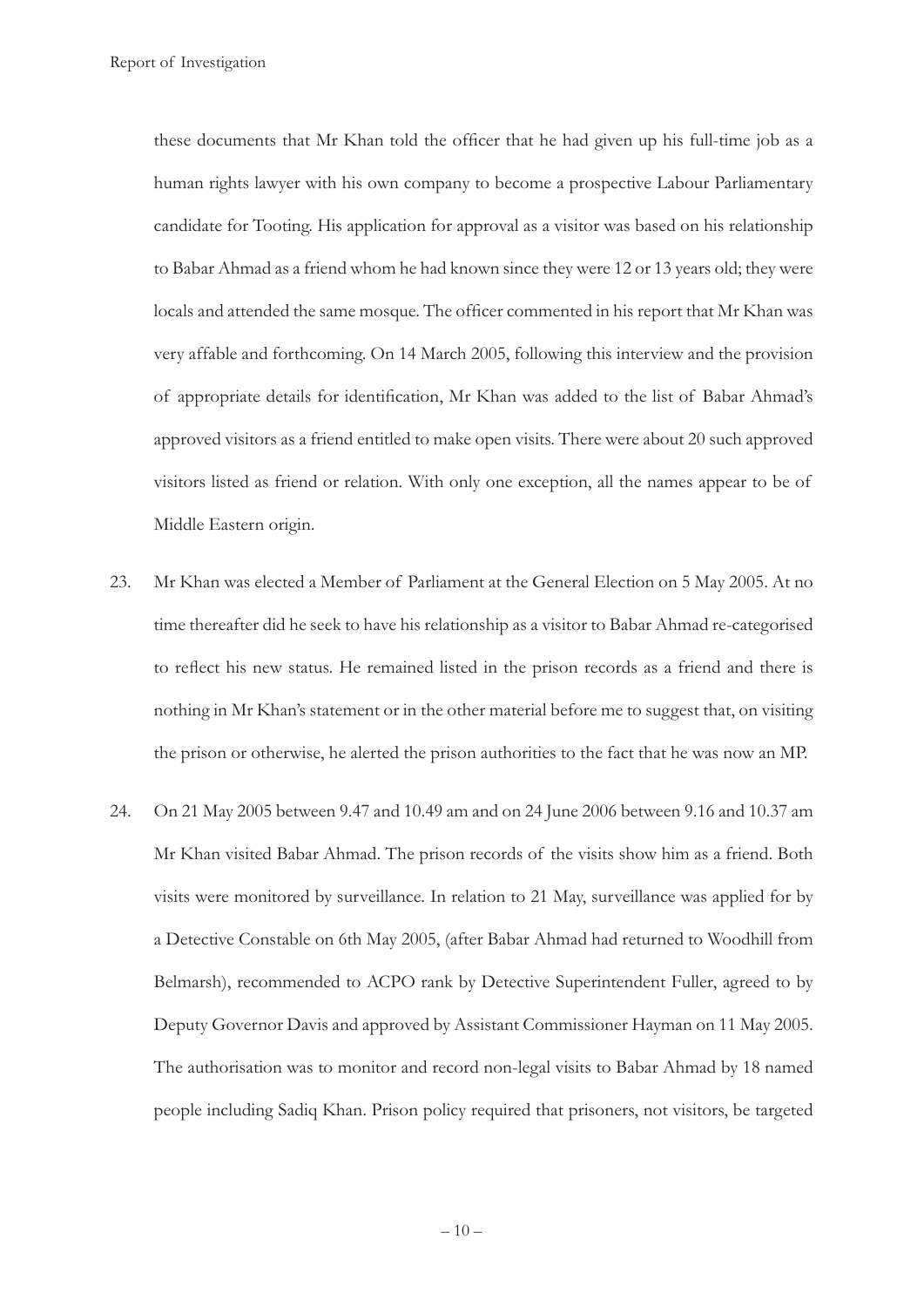for surveillance. That authorisation, subject to monthly review and three monthly renewal, effectively remained in force until December 2006. It was reviewed on 7 June by Mr Fuller and on 14 June 2005 by Mr Hayman. The record of that review indicates that information had been gained that a recently elected Member of Parliament had offered Babar Ahmad help to fight extradition but there is no indication that the Member of Parliament in question was Mr Khan. In relation to 24 June 2006, the authorisation was reviewed on 7 June 2006 by another Detective Constable, recommended to ACPO rank by Detective Superintendent McKinney, agreed to by Deputy Governor Davis and continued by Mr Hayman on 9 June 2006. The product of the monitoring of both visits was summarised by a TVP officer in written reports for the Security Service (who took no part in the authorisation process or the monitoring). Those reports were filed and the Service took no action on them.

25. All the people to whom I refer in paragraph 24 knew that Sadiq Khan, being listed in the authorisation, was liable to be monitored when visiting Babar Ahmad. There was nothing in the material before Mr Fuller, Mr Davis, Mr McKinney or Mr Hayman to suggest to them that Sadiq Khan was a Member of Parliament. I find that none of these officers knew at the time that the Sadiq Khan listed as a friend was a Member of Parliament. If they had known, a special risk assessment would have been carried out before consideration was given to authorising the monitoring of his visits. I further find that the fact that he is a Member of Parliament first became known to Mr Fuller, Mr McKinney, Mr Davis and Mr Hayman (none of whom saw the intelligence reports compiled for the Security Service following the two visits) as a result of Press reports since mid-December 2007. Two Detective Constables (one of whom applied for the original authorisation in May 2005 and one of whom reviewed it in June 2006) knew, as they readily admit, that Sadiq Khan was an MP. The officer who applied for the original authorisation did not know this until he reviewed the product of 21 May and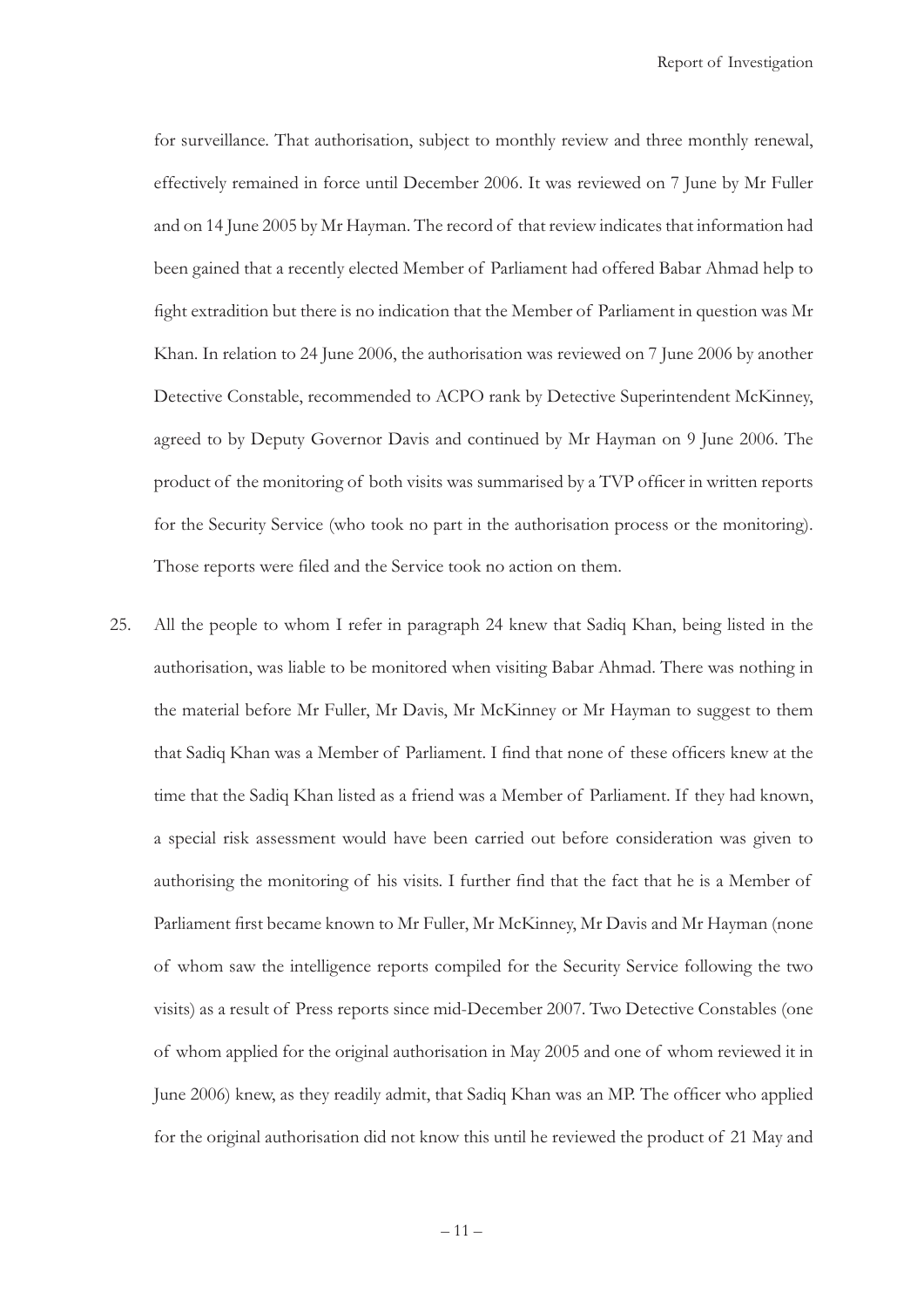completed the branch note summarising it for the Security Service. The reviewing officer in June 2006 knew this before completing the review. Neither officer believed it was relevant that Sadiq Khan was an MP and therefore they did not bring this fact to the attention of more senior officers. It seems unlikely that, in 2005 or 2006, the Wilson Doctrine was the focus of much, if any, discussion in police canteens and, even if it had been, there would be no reason for these officers to believe it was applicable to the surveillance on which they were engaged. In addition to the officers to whom I have specifically referred, there will have been a number of other police and prison officers who were aware that visits to Babar Ahmad by persons not exempt from the Approved Visitors Scheme would be monitored. Three officers involved in the actual monitoring knew or had the means of knowledge that Sadiq Khan was an MP because of what he said at his visit on 21 May. There is nothing to establish that, at that time, they believed this had any bearing on the legality or propriety of the monitoring process.

26. It is difficult and commonly impossible to prove a negative, but detailed enquiries on my behalf show no trace in recent years in prison records or elsewhere of any person known to be a Member of Parliament having been monitored during a prison visit. This is not due to the Wilson Doctrine. It is due, at least so far as Category A prisoners are concerned, to the Approved Visitors Scheme from which MPs are exempt. Although this is not within my Terms of Reference, I understand from further enquiries which I have made that, since 2005 at least, there have been no authorities for directed surveillance of legal visits in prisons in England and Wales to prisoners in custody in relation to terrorist or other criminal matters. I know nothing to suggest that any unauthorised directed surveillance has taken place in relation to legal visits to such prisoners during the period to which my investigation relates.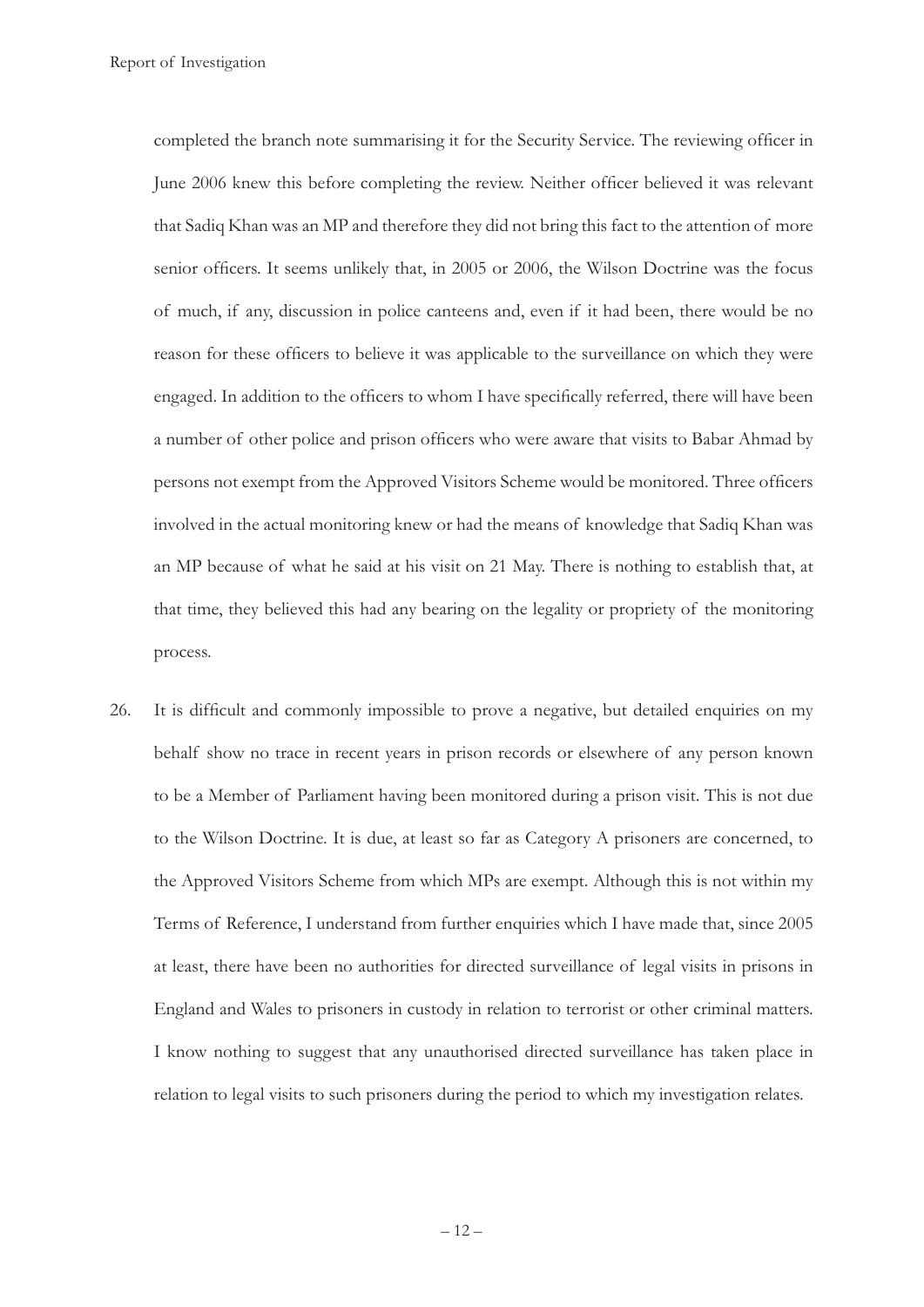#### 27. **Summary of factual conclusions**

 The conversations between Mr Khan and Babar Ahmad on 21 May 2005 and 24 June 2006 were monitored. The monitoring was carried out lawfully under the legislation. It was properly authorised and fully documented. Mr Khan had been authorised to visit Babar Ahmad as a friend, before he became a Member of Parliament. A person known to be a Member of Parliament would have been exempt from the need for such authorisation. After he became a Member of Parliament Mr Khan made no application for re-categorisation or exemption nor did he inform the prison authorities that he had become a Member of Parliament. He continued to be listed in prison records and surveillance authorisations as a friend of Babar Ahmad and, like 20 or so others, he was liable to be monitored when visiting. None of those who authorised the monitoring knew at the time that he was a Member of Parliament. A considerable number of other prison and police officers would have known that visitors to Babar Ahmad who were authorised and listed as friends would be monitored. Two junior officers who applied for or reviewed authorisation and three who were directly involved in the monitoring knew that Mr Khan was a Member of Parliament but they had no reason to regard this as significant.

#### 28. **Coda**

 I am not asked to make recommendations and do not do so. However my statutory duty as Chief Surveillance Commissioner requires me to draw specific attention in this Report and, if necessary, in my Annual Report to the Prime Minister later this year, to one matter which is apparent from my investigation. It is this: there is manifest scope for confusion in the minds of officers of public authorities and MPs as to the correct inter-relationship between the Wilson Doctrine and the legislation. It is obvious, but worth saying, that law enforcement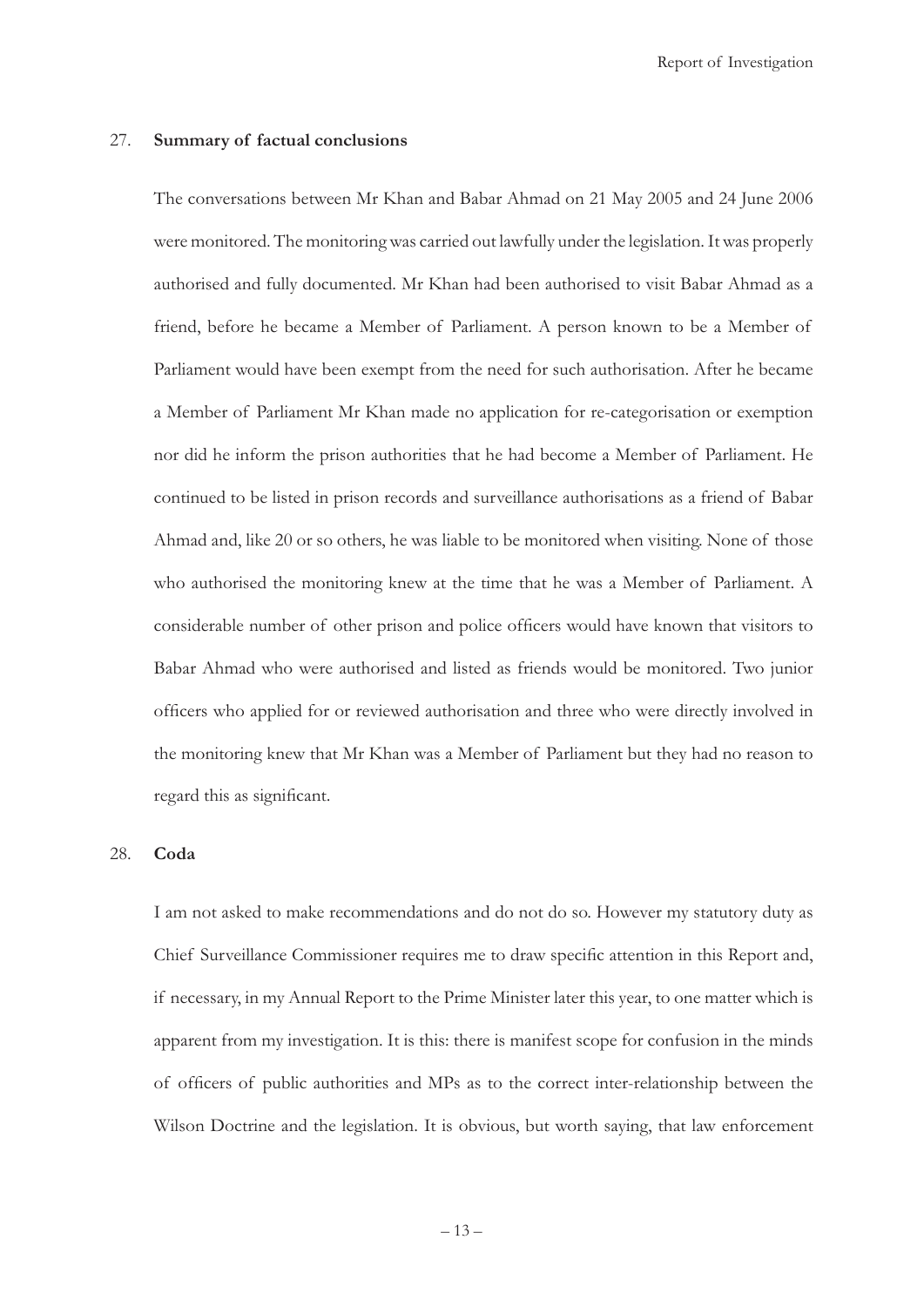agencies are expected to enforce and obey the law. In addition to law enforcement agencies, there are many hundreds of other public authorities empowered by the legislation to carry out directed surveillance. In the light of my findings and the different circumstances with regard to terrorism and covert surveillance capacity which prevail now, in comparison to 1966, I believe that clarification of this inter-relationship would be welcomed by everyone.

 The Rt Hon Sir Christopher Rose 20 February 2008 Chief Surveillance Commissioner

> Printed in the UK by The Stationery Office Limited on behalf of the Controller of Her Majesty's Stationery Office<br>ID5758973 02/08 ID5758973 02/08

Printed on Paper containing 75% recycled fibre content minimum.